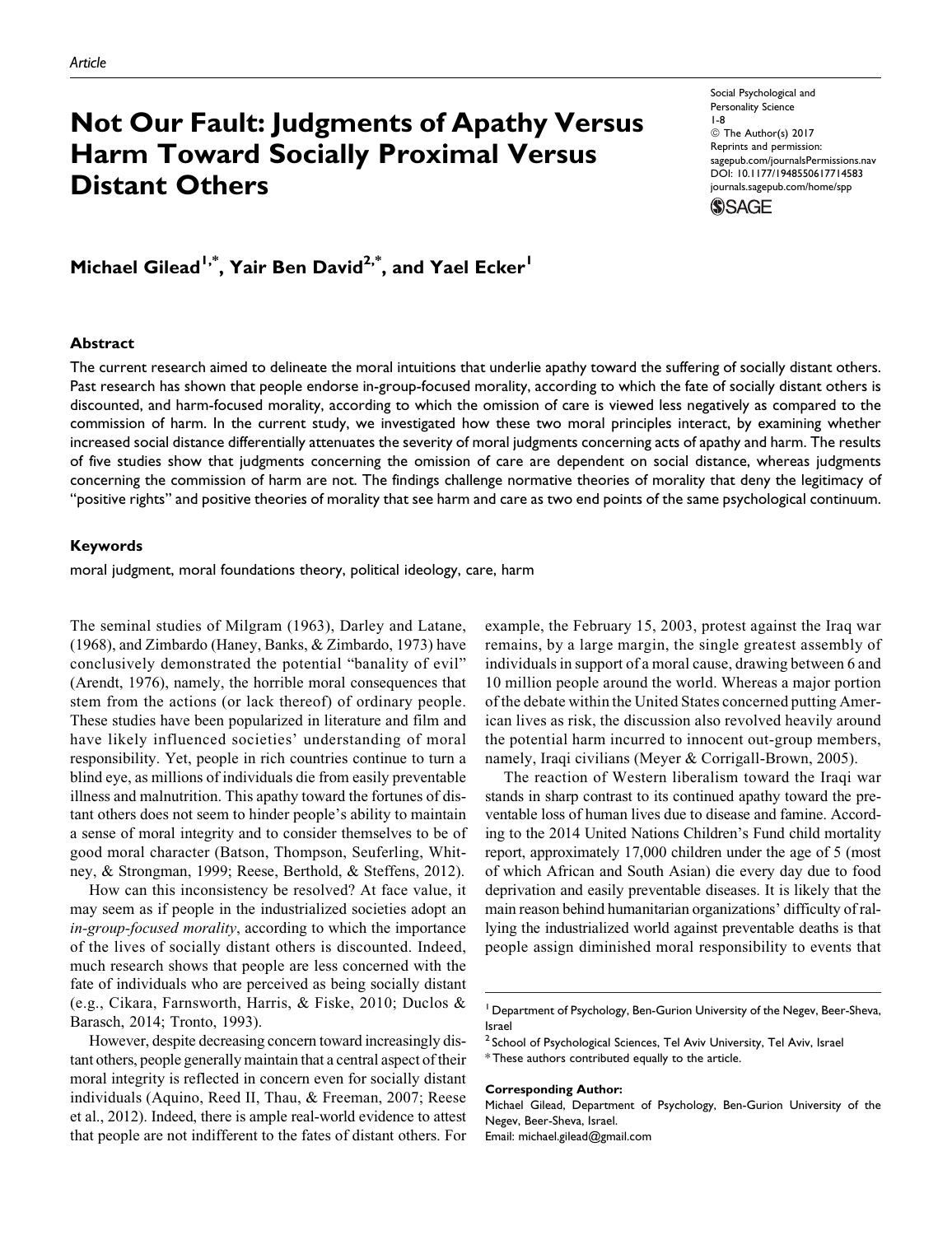result from omission of care (rather than the commission of harmful acts). In other words, providing aid to dying children is considered a benevolent altruistic act, rather than a moral necessity.

This differential outcry in response to lives lost from harm versus apathy can be seen as an example of the perceived asymmetry between positive and negative rights (e.g., Kamm, 1986). Negative rights determine the moral/ legal status of people's expectation that the actions of other people do not actively harm one's health, property, and so forth. Positive rights determine the moral/legal status of people's expectation to receive active assistance and care from others, be it in the form of minimal standards of living, health care, and so forth. This asymmetry is emphasized by right-wing ideologies (Bradley, 2010) and by politically conservative and libertarian individuals (Iyer, Koleva, Graham, Ditto, & Haidt, 2012); however, it does not seem to be limited to right-wing individuals—as evident by much past research showing that people generally view harmful behavior toward others as being more immoral than failing to help, a finding referred to as the "omission bias" (Spranca, Minsk, & Baron, 1991). In order to refrain from normative assertions, we will not refer to this moral intuition as a "bias," but rather as harm-focused morality.

Whereas much research has substantiated in-group-focused morality and harm-focused morality as two fundamental building blocks of human moral psychology, no research, to date, has investigated how these two principles interact in moral decision-making. Understanding the confluence of these two moral principles is especially important, given that many extreme cases of avoidable human suffering are characterized by a "double jeopardy," so to speak, in that they are not intentionally inflicted (i.e., do not evoke our harm-focused morality) and happen to distant others (i.e., do not evoke our in-groupfocused morality).

One possibility is that in-group-focused morality and harmfocused morality provide independent contributions to the severity of moral judgment. For example, people may believe that a person who stole money from his own brother is more despicable than a person who stole from a distant neighbor to the same extent that they believe that a person who didn't help his brother in a time of need is more despicable than the person who didn't help a neighbor in need.

However, a second possibility is that harm-focused morality and in-group-focused morality are not independent of each other. Specifically, it is possible that social proximity plays an important role in determining the moral outrage concerning violations of care—to a greater extent than it affects judgments concerning violations of harm. In other words, the extent to which people are harm focused in their moral decisionmaking (Spranca et al., 1991) may decrease with increasing social proximity. Such an intuition echoes theories of moral psychology (e.g., Gilligan, 1977; Janoff-Bulman, Sheikh, & Hepp, 2009) that argue that whereas moral decisions concerning harmful acts are universally applicable, judgments of care (or lack thereof) are more dependent on social context.

In light of these competing possibilities, we conducted five studies wherein participants judged violations of harm and care that occurred between relatively proximal and distal individuals. Consistent with an in-group-focused morality, we predicted that participants would judge moral violations between proximal others more harshly than between distant individuals. Consistent with harm-focused morality, we reasoned that participants would judge violations of negative rights (i.e., harmful behavior) more harshly than violations of positive rights (i.e., apathetic behavior). Most importantly, we predicted that judgments of harmful behavior would be affected by social distance to a lesser degree than judgments of apathetic behavior. Finally, given the greater endorsement of a harm-focused morality in the discourse of the political right wing, we sought to examine whether individuals across the political spectrum differ in the severity of their judgments concerning violations of negative versus positive rights and in the extent to which social distance moderates the relative severity of such violations.

# Experiment 1

### Method

### **Participants**

Participants were 188 residents of the United States (120 men; age:  $M = 34.10$ ,  $SD = 10.86$ ) who performed the study via Amazon's Mechanical Turk (MTurk). Twelve additional participants did not finish the study. Sample size was predetermined prior to data collection. Power analysis using G\*Power suggested that 170 participants provide >95% detection power for a medium-sized between-within interaction as well as for detecting the simple within-participant effects separately at each level of distance. In order to examine the interaction between distance and violation type separately at each of the five levels of political affiliation, a total sample size of 170 participants provides >80% power (see Supplemental Material for the breakdown of participants according to political affiliation).

#### Procedure and Materials

Participants were randomly assigned to the proximal condition, in which they read two vignettes describing an interaction between two brothers or the distant condition in which the same vignettes described an interaction between two friends. The order of the presentation of the two vignettes was randomized.

Negative right violation vignette. The vignette participants read was as follows: "John and a friend [his brother] filled out a lottery form together. Time has passed, and both of them have forgotten to check the numbers against the lottery results. A few months later, John discovers that they have won an amount of 220,000 Dollars. He cashed in the ticket, but decides not to tell his friend [brother]."

Positive right violation vignette. The vignette participants read was as follows: "Dave won 3,000,000 Dollars in the lottery. A day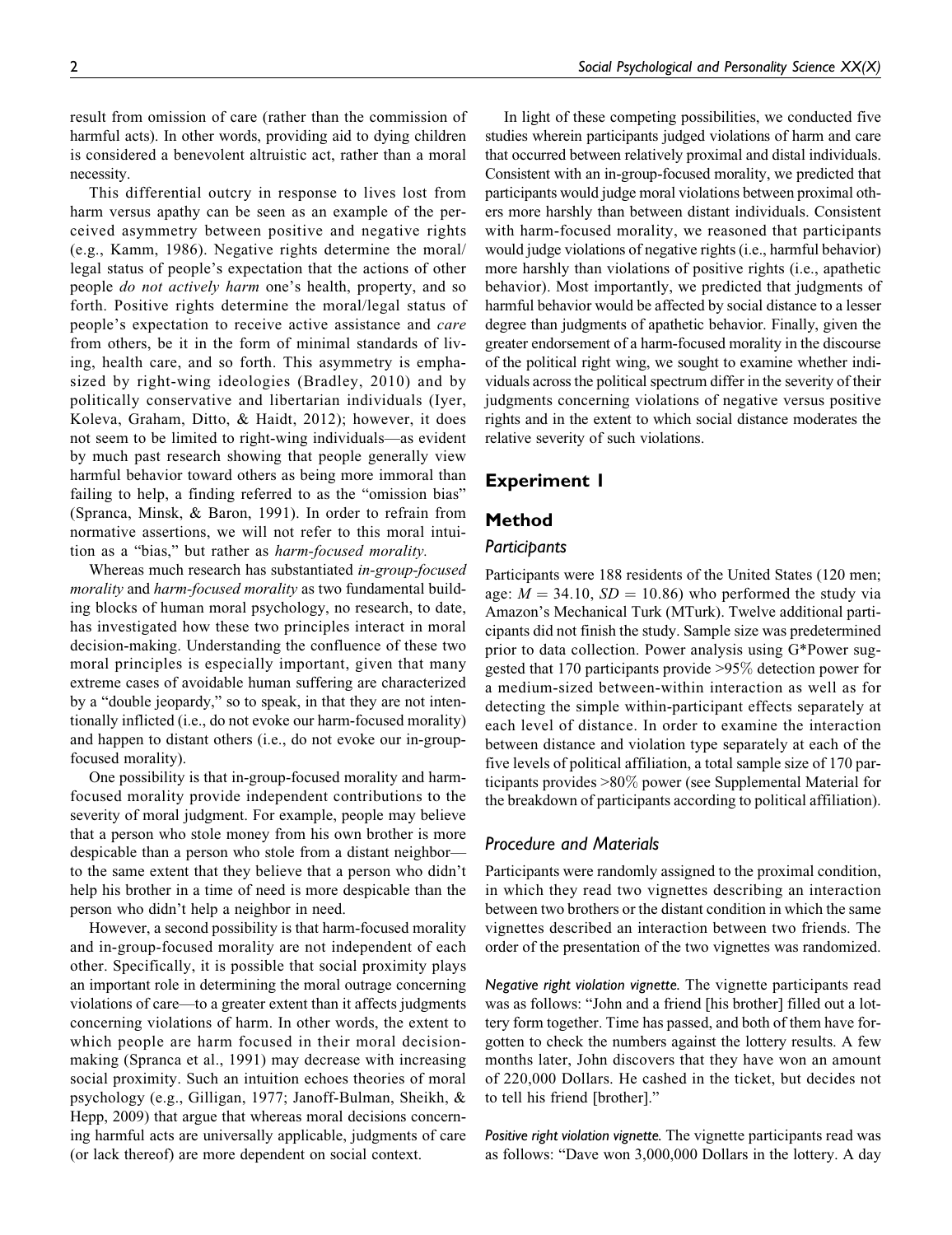later after finding out about his prize, he calls his friend [brother] to tell him about the good news. Dave's friend [brother] is very happy for him. He also tells him that he is currently falling behind on his mortgage payments, and that he is in grave need of about 30,000 Dollars in financial assistance. Dave decides not to give his friend [brother] any money."

After reading each vignette, participants were asked to answer, based on the actions of the protagonist, how immoral they consider him to be. The answers were given on a scale of 0 (not immoral at all) to 100 (very immoral).

Finally, participants provided demographic details and indicated whether they were "very conservative," "conservative," "moderate," "liberal," "very liberal," "libertarian," or "not political." We recoded these answers to an ordinal measure of political conservatism ranging from 1 (very liberal) to 5 (very conservative). Participants who responded that they were "not political" were coded as moderates. Furthermore, because libertarians endorse highly conservative political attitudes concerning the issue of positive and negative rights (Iyer et al., 2012), they were coded as "very conservative."

# Results

All raw data for the experiments are available at the Open Science Framework (<http://osf.io/trme2>). We conducted an analysis of variance with violation type (negative vs. positive) as a withinparticipants variable, social distance (distant vs. proximal) as a between-participants independent variable, and judgment severity as the dependent variable. The results showed a main effect for violation type, whereby participants judged the negative right violation more severely than the positive right violation,  $F(1, 186) = 251.57, p < .001$ . There was an effect of social distance, whereby participants judged violations of the rights of proximal others more severely than violations of the rights of distant others,  $F(1, 186) = 21.973$ ,  $p < .001$ . Most importantly, there was an interaction between violation type and social distance,  $F(1, 186) = 13.06, p < .001$ , partial  $p^2 = .065$ . For the negative right violation, there was no significant difference between the proximal and distant conditions,  $F(1, 186) = 1.26$ ,  $p = .261$ ; for the positive right violation, participants judged the failure to provide care more severely for proximal others as compared with distant others,  $F(1, 186) = 28.93$ ,  $p < .001$  (Figure 1).

We conducted a regression analysis to investigate the effects of political orientation. Consistent with the claim that conservatives put a greater emphasis on negative rights, there was an interaction between political orientation and violation type,  $F(1, 184) = 6.09, p = .014$ . There was a nonsignificant trend toward a positive correlation between levels of conservatism and judgment severity for the negative rights violation,  $\beta = .110$ ,  $SE = 0.072$ , CI [-0.033, 0.253],  $F(1, 186) = 2.28$ ,  $p = .132$ ; in contrast, there was a nonsignificant trend toward a negative correlation between conservatism and judgment severity for the positive rights violation,  $\beta = -.107$ ,  $SE = 0.072$ , CI [ $-0.250$ , 0.036],  $F(1, 186) = 2.15$ ,  $p = .143$ . There was no interaction between political orientation, violation type, and social distance,  $F(1, 184) < 1$  (Figure 2).



Figure 1. Harshness of moral judgment according to political orientation, violation type, and social distance in Experiment 1. Error bars represent standard error of the mean.



Figure 2. Harshness of moral judgment according to political orientation, violation type, and social distance in Experiment 2. Error bars represent standard error of the mean.

### Experiment 2

In Experiment 1, we compared moral judgments concerning an interaction between close kin (brothers) and close nonkin and saw that people exhibit greater harm focus for close kin. In the second experiment, we wanted to see whether this pattern of results also remains when comparing two nonkin members of different social proximity, namely, a close friend versus a fellow student. Furthermore, in order to provide evidence to the generality of the phenomenon observed in Experiment 1, we employed different moral scenarios.

# Method

### Participants

Participants were 195 residents of the United States (108 women; age:  $M = 36.87$ ,  $SD = 13.76$ ) who performed the study via MTurk. Five additional participants did not finish the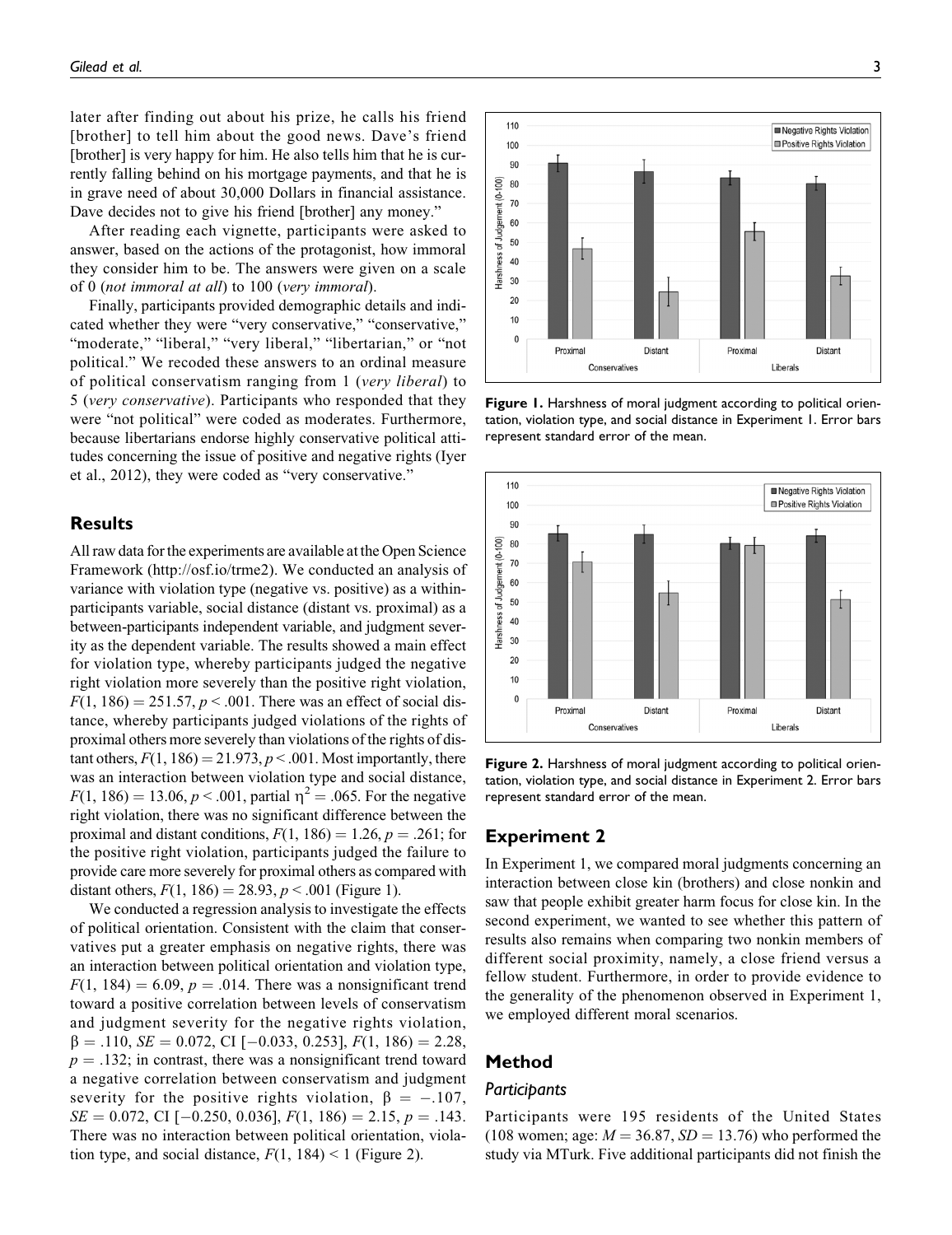study. The sample size was predetermined prior to data collection and was identical to that of Experiment 1.

#### Procedure and Materials

Negative right violation vignette. "John is a college student. In order to support himself, he works as a guide at the local campus. He accompanies potential students and their parents as they visit the college, and shows them around. His best friend [a fellow student named] Greg also works as a guide. One day, John and Greg were assigned to jointly accompany a family. When they came to the end of the tour, Greg greeted the family goodbye and headed quickly to class. When John came to say goodbye to the family, the father shook his hand and said that both him and Greg were very helpful. He gave John two 100 Dollar bills, and told him to give Greg half of the money. John decided to keep the money and not share it with Greg."

Positive right violation vignette. "Dave is a college student. His best friend Chris studies with him [One of the fellow Students in Dave's college, is a guy named Chris]. Chris was diagnosed with severe illness and is in a state of a medically induced coma. The only chance to save his life is with a very costly medical procedure which his family cannot afford. The college student's union decided to put donation boxes across campus, and posted signs saying that if every student donated only 2 Dollars, there will be enough money to save Chris's life. Despite having many opportunities to contribute, and despite being relatively wealthy, Dave did not donate any money to help save Chris."

# **Results**

Participants judged the negative right violation more severely than the positive right violation,  $F(1, 193) = 66.65$ ,  $p < .001$ , and violations of the rights of proximal others more severely than violations of the rights of distant others,  $F(1, 193) =$ 10.63,  $p = .001$ . Most importantly, similarly to Experiment 1, there was an interaction between violation type and social distance,  $F(1, 193) = 33.98, p < .001$ , partial  $p^2 = .149$ . Unlike in Experiment 1, there was no interaction between political orientation and violation type,  $F(1, 191) = 1.02$ ,  $p = .314$ . There was also no interaction between political orientation, violation type, and social distance,  $F(1, 191) < 1$ .

# Experiments 3a–3b

Experiments 1 and 2 provided evidence that the adoption of harm-focused morality is not independent from the degree of social proximity between moral agents and patients. However, the samples in these experiments were both taken from the U.S. population—that highly values personal independence (Markus & Kitayama, 1991) and self-reliance. In contrast, interdependent cultures assign greater value to mutual assistance and comradery. In light of this, in Experiment 3, we investigated the generality of the observed effect by attempting

to replicate the findings on a sample of participants from Israel, a relatively interdependent culture (Hofstede, 1983).

#### Participants

Participants were 80 Israelis (40 women; age:  $M = 29.81$ ,  $SD = 6.05$ , members of an online surveys panel, who received a monetary compensation for their participation. The sample size (40 participants per between-participants group) was predetermined prior to data collection, based on the effect sizes observed in Experiments 1 and 2 (minimal partial  $\eta^2 = 0.065$ ). Power analysis suggests that this sample size provided more than 95% detection power. Political affiliation was not introduced into the current study because in Israel, it is not representative of attitudes toward economic distribution.

### Procedure and Materials

The procedure was identical to that of Experiments 1 and 2, except for the translation of vignettes to Hebrew. Participants read both the vignettes used in Experiment 1 and the ones used in Experiment 2.

### Results

### Replication of Experiment 1

Participants judged the negative right violation more severely than the positive right violation,  $F(1, 78) =$ 120.26,  $p < .001$ . There was a marginally significant effect of social distance, whereby participants judged violations of the rights of proximal others more severely than violations of the rights of distant others,  $F(1, 78) = 3.07$ ,  $p = .083$ . Most importantly, as in Experiment 1, there was an interaction between violation type and social distance,  $F(1, 78) =$ 9.90,  $p = .002$ , partial  $\eta^2 = .112$ .

# Replication of Experiment 2

Participants judged the negative right violation more severely than the positive right violation,  $F(1, 78) = 34.47$ ,  $p < .001$ . Participants did not judge violations of the rights of proximal others ( $M = 78.686$ ,  $SD = 20.433$ ) as significantly more severe than violations of the rights of distant others ( $M = 73.202$ ,  $SD = 17.849$ ,  $F(1, 78) = 1.620$ ,  $p = .209$ . Most importantly, similarly to Experiment 2, there was an interaction between violation type and social distance,  $F(1, 78) = 8.593$ ,  $p = .004$ , partial  $\eta^2 = .099$ .

# Is the Interaction Between Violation Type and Social Distance Moderated by Cultural Context?

We conducted a joint analysis of all four studies. This was an analysis of variance with violation type as a withinparticipants variable and social distance, vignette (brother and friend vs. friend and fellow student), and sample (Israeli vs. American). The results showed that our main finding—the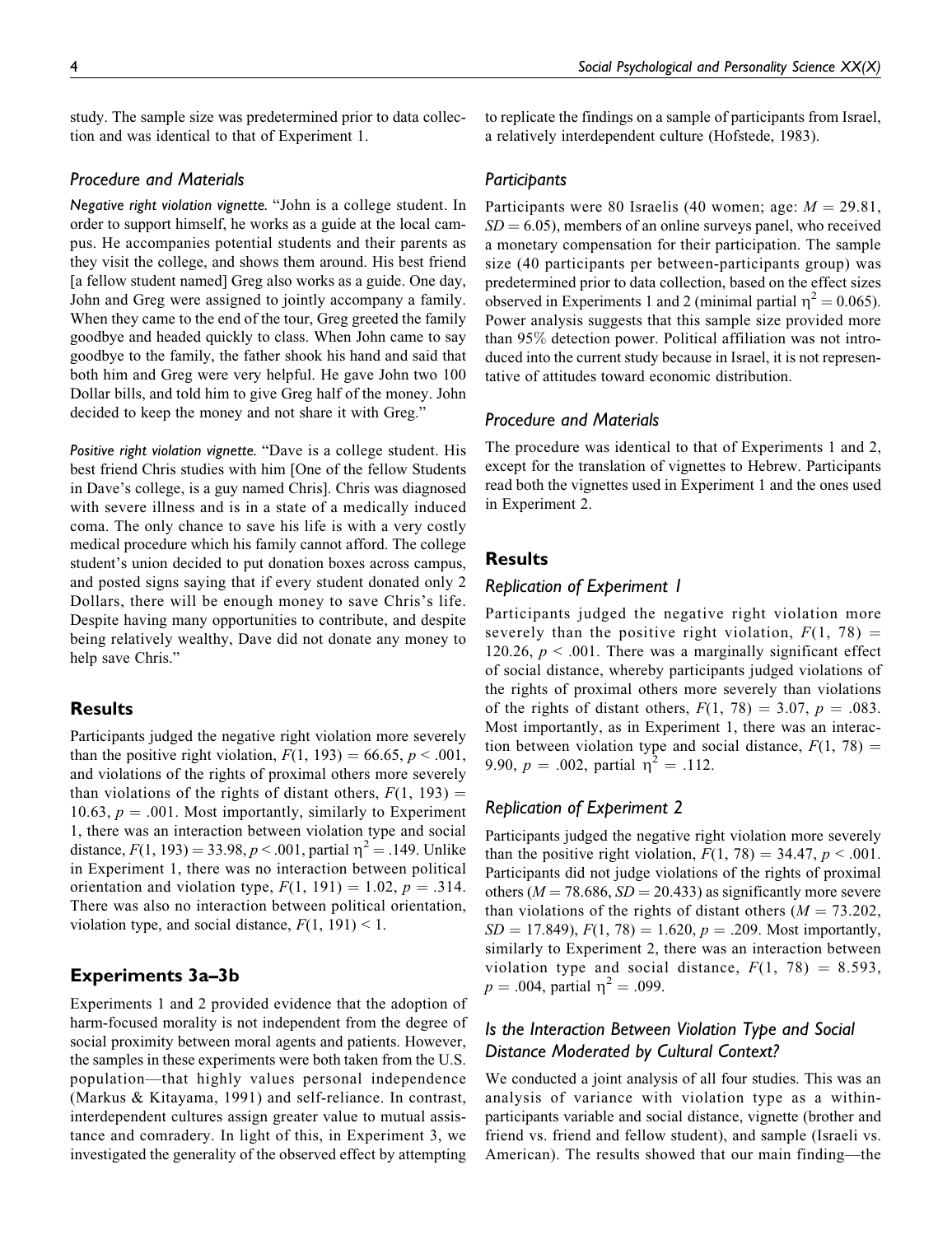

Figure 3. Results of joint analysis of all four experiments. Error bars represent standard error of the mean.

interaction between violation type and social distance—did not differ between the relatively interdependent (Israeli) and independent (American) samples,  $F(1, 535) < 1$  (Figure 3).

### Ceiling Effects Analysis

In Experiments 1–3, the average judgments of negative rights violations were relatively high. Thus, a possible concern is that judgments of negative rights violations were not affected by social distance because participants regarded these violations as atrocious. In order to address this concern, we conducted further analyses that showed the effects were not driven by ceiling. In light of space limitations, we refer the reader to the Supplemental Materials for details of this analysis.

### Experiment 4

Experiment 4 was meant to address several possible criticisms of Experiments 1–3. First, we sought to rule out the possibility that the current findings are limited to situations pertaining to taking versus giving of money. Second, we wanted to use more mundane scenarios that evoke lower levels of moral condemnation (and are less prone to ceiling effects). Third, we wanted to use scenarios wherein the positive and negative rights violations occur in contexts that are more similar to each other. Finally, we wanted to see whether the pattern of results holds at greater social distances than those investigated in Experiments 1–3.

### **Participants**

Participants were 80 MTurkers (46 women; age:  $M = 38.80$ ,  $SD = 14.27$ ).

### Procedure and Materials

Negative right violation vignette. "Greg lives in the suburbs of Louisville, KY. [His neighbor Chris lives in the house right

next to him]. One late night, Greg was driving home and accidently hit [Chris's] someone's new car, destroying his [neighbor's] side mirror. Greg noticed that no one saw him, so he decided to keep on driving quickly without leaving a note on [his neighbor's] this person's window shield."

Positive right violation vignette. "Dave lives in the suburbs of Indianapolis, IN. [His neighbor Daniel lives in the house right next to him.] One morning, Dave was driving to work when he noticed [Daniel] someone stranded by the side of the road, holding a car battery charger. He realized that [Daniel] this person needs help charging his car battery, but because he very was tired, he decided to keep on driving without offering help to [his neighbor] this person."

# **Results**

Participants judged the negative right violation more severely than the positive right violation,  $F(1, 78) = 89.29$ ,  $p < .001$ . Participants judged violations of the rights of proximal others more severely than violations of the rights of distant others,  $F(1, 78) =$ 19.34,  $p < .001$ . Most importantly, as in Experiments 1–3, there was an interaction between violation type and social distance,  $F(1, 78) = 18.19, p < .001$ , partial  $p^2 = .189$ . For the negative right violation, there was no significant difference between the proximal ( $M = 78.341$ ,  $SD = 26.755$ ) and distant ( $M =$ 73.307,  $SD = 22.772$ ) conditions,  $F(1, 78) < 1$ ; for the positive right violation, there was an effect of distance whereby participants judged the failure to provide care more severely for proximal others ( $M = 60.756$ ,  $SD = 27.566$ ) as compared to distant others ( $M = 26.794$ ,  $SD = 22.002$ ),  $F(1, 78) = 36.85$ ,  $p < .001$ . There was no interaction between political orientation and violation type,  $F(1, 76) = 1.52$ ,  $p = .222$ . There was an interaction between political orientation, violation type, and social distance,  $F(1, 76) = 5.87$ ,  $p = .018$ —which stemmed from the fact that the Violation Type  $\times$  Distance interaction was observed for conservative and very conservative participants,  $F(1, 19) = 27.54$ , p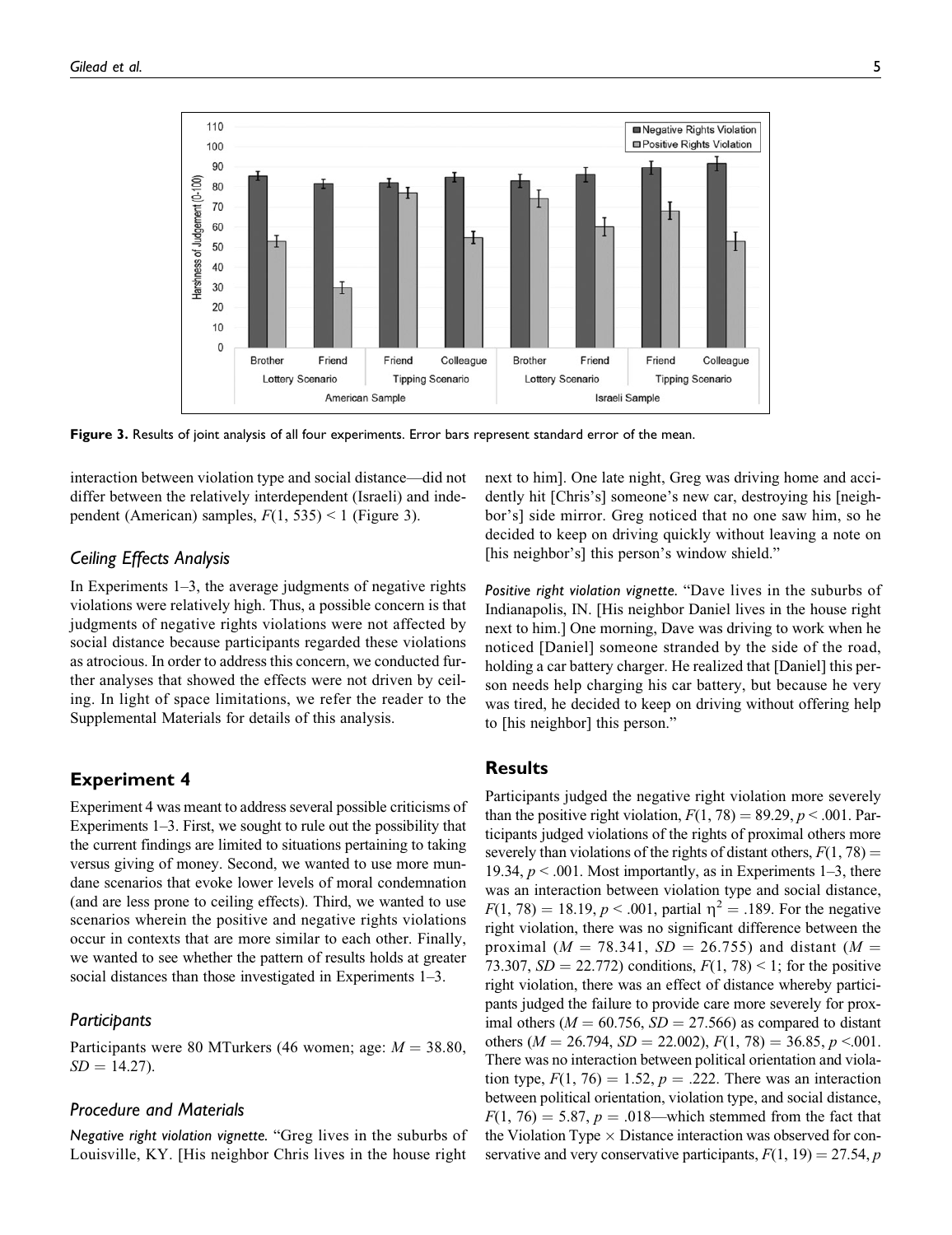$\leq$  .001, but not for liberal and very liberal participants,  $F(1, 38)$  $= 2.98, p = .092.$ 

# Experiment 5

In Experiments 1–4, we investigated participants' levels of moral condemnation toward individuals who violated others' negative and positive rights. In Experiment 5, we wanted to see whether the effects also hold when participants are asked to answer how they themselves would behave in imagined interactions with proximal or more distant others.

### **Participants**

Participants were 80 MTurkers (45 women; age:  $M = 34.83$ ,  $SD = 10.13$ .

# Procedure and Materials

The vignettes participants read in this experiment were similar to those used in Experiment 2. The participants were asked to imagine themselves in the situation described and report how they would behave. In the positive rights scenario, they were asked: "What are the chances that you will indeed share the money with Greg?," and in the negative rights scenarios: "What are the chances that you will donate the money to help save Chris?" An additional difference from Experiment 2 was that both in the positive and in the negative rights scenario, the amount of money at stake was identical (US\$100).

### **Results**

Participants reported that they are more likely to refrain from violating a negative right than refraining from violating a positive right,  $F(1, 78) = 21.02$ ,  $p < .001$ . Participants reported that they are more likely to refrain from violating the rights of proximal others than those of distant others,  $F(1, 78) = 28.42$ ,  $p < .001$ . Most importantly, as in Experiments 1–4, there was an interaction between violation type and social distance,  $F(1, 78) = 31.85, p < .001$ , partial  $p^2 = .289$ . For the negative right violation, there was no significant difference between the proximal ( $M = 91.432$ ,  $SD = 22.226$ ) and distant ( $M = 89.697$ ,  $SD = 21.898$ ) conditions,  $F(1, 78) < 1$ ; for the positive right violation, there was an effect of distance whereby participants were more likely to refrain from violating the right of proximal  $(M = 95.567, SD = 11.973)$  as compared to distant others  $(M = 49.744, SD = 39.627), F(1, 78) = 45.80, p < .001$ . There was no interaction between political orientation and violation type,  $F(1, 76)$  < 1. There was also no significant interaction between political orientation, violation type, and social distance,  $F(1, 76) = 2.09$ ,  $p = .152$ .

# Effects of Political Orientation

In order to increase the statistical power to detect potential effects of political orientation, we conducted a joint analysis

of Experiments 1, 2, 4, and 5. Consistent with the idea that conservatives adopt harm-focused morality to a greater extent, there was an interaction between violation type and political orientation,  $F(1, 527) = 6.12$ ,  $p = .013$ , which was qualified by a nonsignificant trend toward a *positive* correlation between conservatism and judgment severity for the negative rights violation,  $\beta = .083$ ,  $SE = 0.047$ , CI [-0.010, 0.177],  $F(1, 527) =$ 3.06,  $p = .081$ , and a nonsignificant trend toward a *negative* correlation between conservatism and judgment severity for the positive rights violation,  $\beta = -.057$ ,  $SE = 0.040$ , CI  $[-0.136, 0.021], F(1, 527) = 2.06, p = .152$ . There was a marginally significant interaction between political orientation, violation type, and distance,  $F(1, 527) = 2.79$ ,  $p = .095$ . This trend stemmed from the fact that highly conservative individuals exhibited a larger Violation Type  $\times$  Distance interaction (partial  $\eta^2 = 0.366$ ) as compared to that of conservatives (0.106), moderates (0.160), liberals (0.129), and very liberals (0.130). Thus, the results showed that the interaction between violation type and distance was not more pronounced for relatively more liberal participants.

### **Discussion**

We conducted five experiments wherein participants judged immoral acts that involved harm or apathy (lack of care) between relatively proximal and distant individuals. Unsurprisingly, we found an effect of in-group-focused morality reflecting harsher judgments of immoral acts between socially proximal agent and patient. Also unsurprisingly, we found that people adopted harm-focused morality, such that the commission of harm was judged more harshly than the omission of care. Critically, we observed an interaction between social distance (proximal vs. distal) and violation type (positive vs. negative right violation) reflecting a greater adoption of harmfocused morality for interactions between more distant individuals. We found this when differences in social distance were manifested in kin versus nonkin friendships (Experiment 1 and 3a), in a close versus collegial relationship (Experiment 2 and 3b), and in interactions between neighbors versus strangers (Experiment 4). We also found this for both North American (Experiment 1 and 2) and Israeli participants (Experiment 3) and in judgments concerning others (Experiment 1–4) and the self (Experiment 5).

These findings suggest that harm-focused morality and in-group-focused morality do not provide independent contributions to moral judgment, but that harm-focused morality is attenuated for socially proximal others. The interaction between these two fundamentals of moral psychology may help explain the tragic paradox wherein people can be morally outraged by wars that occur in distant parts of the globe but remain apathetic to avoidable deaths that are not the result of manmade harmful acts.

As noted, harm-focused morality is not merely an empirical description of people's moral behavior but is at the foundations of right-wing political thought. An extreme example of this is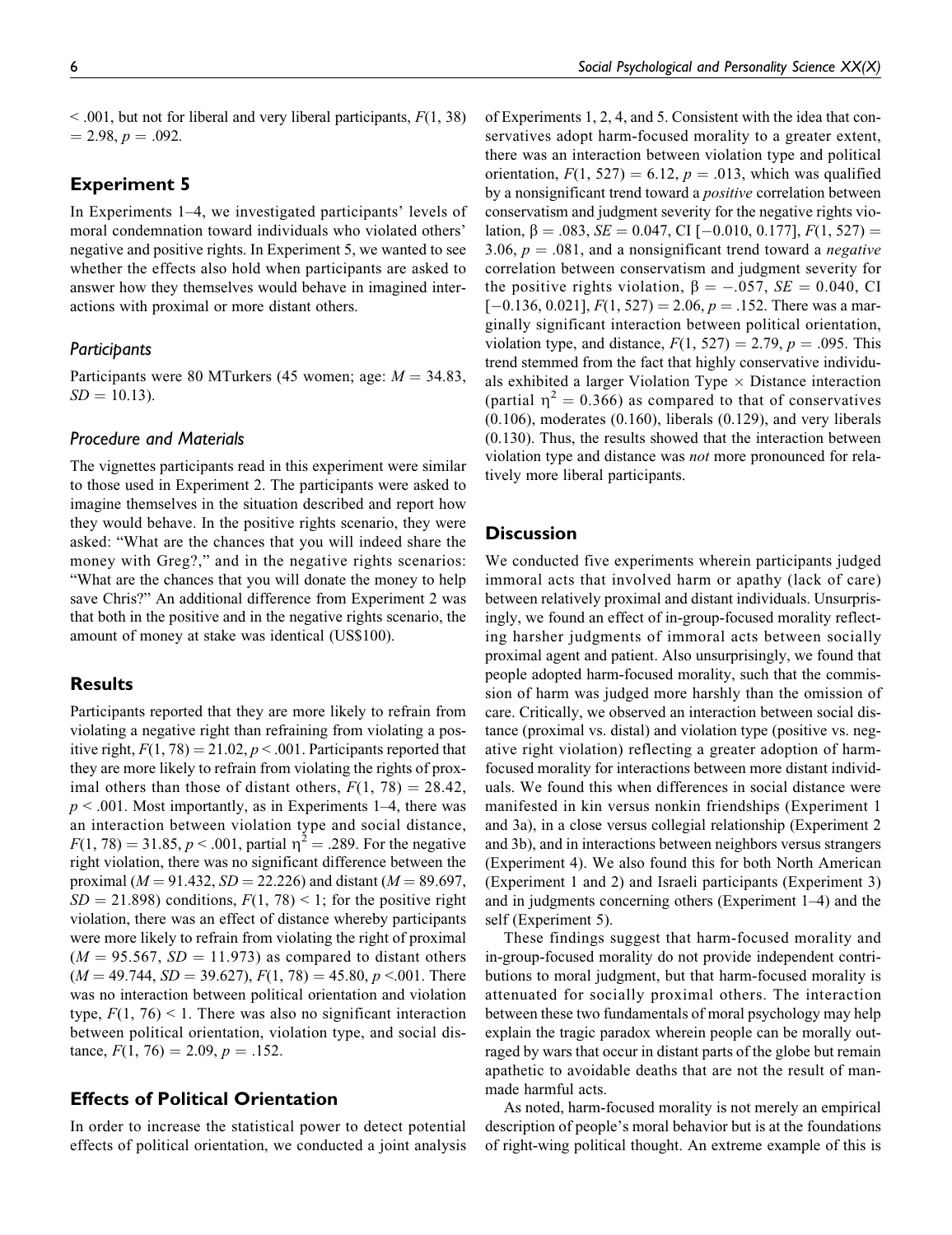the "objectivist" moral ideology developed by Ayn Rand (1964). This moral philosophy (which plays an important role in American right-wing politics) denies the validity of positive rights (i.e., the moral obligation to provide care for people in need) mostly on the grounds that they entail a violation of people's negative rights (i.e., the moral obligation not to harm the well-being of other people). For example, in order to provide health care for the entire country, the government must use its power and collect taxes from individuals, regardless of whether they want to contribute this money or not—thus supposedly infringing upon their negative rights. Because of the inherent conflict between positive and negative rights, objectivist philosophy argues that the only legitimate criterion according to which individuals' moral character should be judged is whether or not they harmed others; whether or not an individual chooses to care for others has no bearing on his or her moral character.

A common criticism of the right wing's rhetoric concerning the supremacy of negative rights is that it may not reflect a coherent moral system, but rather that the negation of positive rights may simply be a means to legitimize inequalities that benefit well-off societal groups (e.g., Marx & Engles, 1846/1978; Sidanius, Levin, Federico, & Pratto, 2001). Put differently, by advocating for the moral legitimacy of apathy toward the poor and by emphasizing the importance of enforcement of property rights, privileged individuals may advance their own well-being at the expense of less-privileged individuals. In order for the right wing's negation of positive rights to be vindicated as a manifestation of a true deontological moral principle, one should expect it (to the very least) to be applied to individuals in a nonbiased, nondiscretionary manner. However, if one applies harm-focused morality to moral judgments that pertain to socially distant others, but not to moral judgments that pertain to close others, then one cannot advocate for the universal superiority of harm-focused morality over carefocused morality.

Our findings show that people do see a moral imperative in providing assistance to others—to the extent that the recipient is socially proximal. This was true regardless of participants' political orientation. In accordance with the common conception of the political map in the United States, the results did suggest that liberals attributed greater importance to positive rights compared to conservatives. However, critically, liberals and conservatives did not differ in the in-group-biased manner with which they endorsed harm-focused morality (if anything, conservatives exhibited this bias to a slightly larger extent).

Clearly, the participants in our experiments did not benefit themselves or their in-group by making their moral judgments. However, we believe that it is worthwhile to consider the possibility that members of wealthy nations (as are most participants in psychology studies) do in fact benefit from endorsing a social–moral system wherein harm-focused morality is cherished and applied in a discretionary manner (i.e., applied to a greater extent to socially distant others). At the societal level, challenging our beliefs concerning the supremacy of harm would undermine our ability to continue turning a blind eye in the face of preventable human misery, and as such, is likely to be psychologically (or economically) taxing. In light of this, it is possible that the (relatively bipartisan) adoption of harm-based morality by individuals in Western societies can be seen as instantiation of motivated cognition (see Jost, Glaser, Kruglanski, & Sulloway, 2003, for a related discussion in the context of conservative ideology).

Finally, the current findings may also have important implications for positive/descriptive theories of morality. According to the moral foundations theory (Graham et al., 2013; Haidt & Joseph, 2004), there are several innate systems that govern our moral judgments: a system for the maintenance of care versus harm, fairness versus cheating, loyalty versus betrayal, authority versus subversion, and sanctity versus degradation. Previous work on moral foundations has treated the moral intuitions concerning harm and care as two end points on a single continuum. However, as the current research shows, judgments of harm commission and judgments of care omission are separately modifiable; namely, the importance of harm violations is generally stable across different levels of social distance, whereas care is differentially applied to socially proximal and distant individuals. This finding suggests that future research should continue to investigate whether the two factors (harm and care) should be separated and treated as two independent foundations (as is argued, e.g., in Janoff-Bulman et al., 2009). Hopefully, such continued research into the psychology of apathy and care may help find ways to mitigate the former and increase the latter.

#### Acknowledgments

We thank Eldad Meller for discussions contributing to this work.

#### Declaration of Conflicting Interests

The author(s) declared no potential conflicts of interest with respect to the research, authorship, and/or publication of this article.

#### Funding

The author(s) received no financial support for the research, authorship, and/or publication of this article.

#### Supplemental Material

The supplemental material is available in the online version of the article.

#### References

- Aquino, K., Reed II, A., Thau, S., & Freeman, D. (2007). A grotesque and dark beauty: How moral identity and mechanisms of moral disengagement influence cognitive and emotional reactions to war. Journal of Experimental Social Psychology, 43, 385–392.
- Arendt, H. (1976). Eichmann in Jerusalem: A report on the banality of evil. London, England: Penguin.
- Batson, C. D., Thompson, E. R., Seuferling, G., Whitney, H., & Strongman, J. A. (1999). Moral hypocrisy: Appearing moral to oneself without being so. Journal of Personality and Social Psychology, 77, 525.
- Bradley, A. (2010). Positive rights, negative rights and health care. Journal of Medical Ethics, 36, 838–841. doi:10.1136/jme.2010.036210